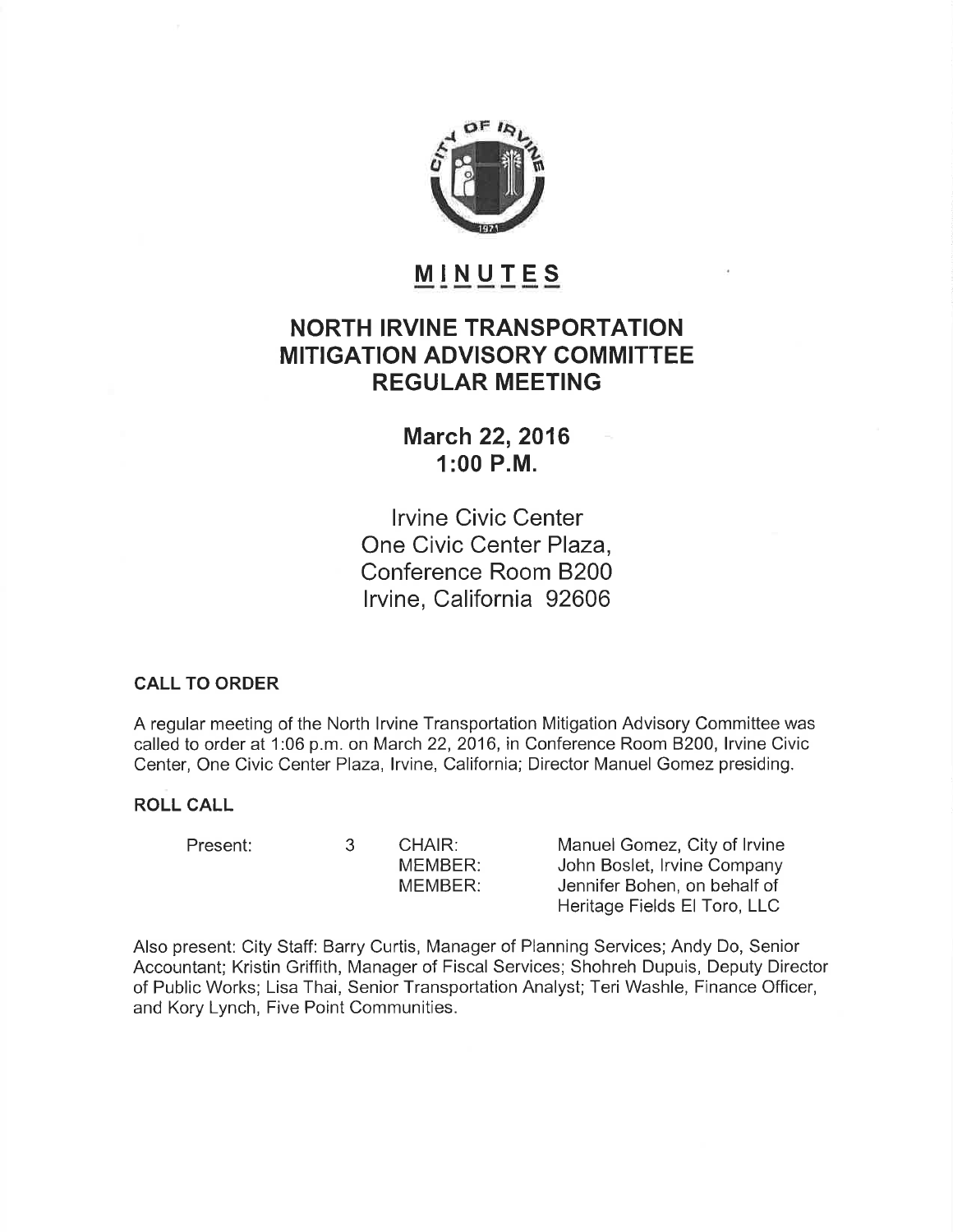#### ADDITIONS AND DELETIONS TO THE AGENDA

#### PUBLIC COMMENTS

There were no public comments.

#### INTRODUCTION

#### COMMITTEE BUSINESS

#### 1. Minutes

ACTION: Approved the meeting minutes of the September 10,2015 meeting.

#### 2. NITM Quarterly Status Report

Mr. Do presented the NITM Quarterly Status Report. Mr. Boslet inquired whether the right-of-way credit balance could be added to the financial report. Ms. Thai responded that she'd add right-of-way credit balance to the NITM Quarterly Status Report. Also, Ms. Thai asked if page 7 (Historical Progression of NITM Fees) could be updated to reflect the actual fees paid. The NITM Committee concurred and the changes would be reflected on the next NITM Quarterly Status Report. Mr. Boslet inquired about NITM projects that would be implemented in FY 16/17. Mr. Gomez wanted to seek Committee's input on future capital improvement projects.

ACTION: Received report.

## DISCUSSION ITEMS

#### 3 Amendment No. 4 to Heritage Fields GP I Fee Credit and NITM Fee Allocation Plan Agreement

Ms. Thai presented the Amendment No. 4 to Heritage Fields GP I Fee Credit and NITM fee Allocation Plan Agreement. The NITM Committee did not have any comments on this item.

#### Amendment No. 1 to Heritage Fields GP ll Fee Credit and NITM Fee Allocation Plan Agreement 4

Ms. Thai presented the Amendment No. 1 to Heritage Fields GP ll Fee Credit and NITM Fee Allocation Plan Agreement. The NITM Committee did not have any comments on this item.